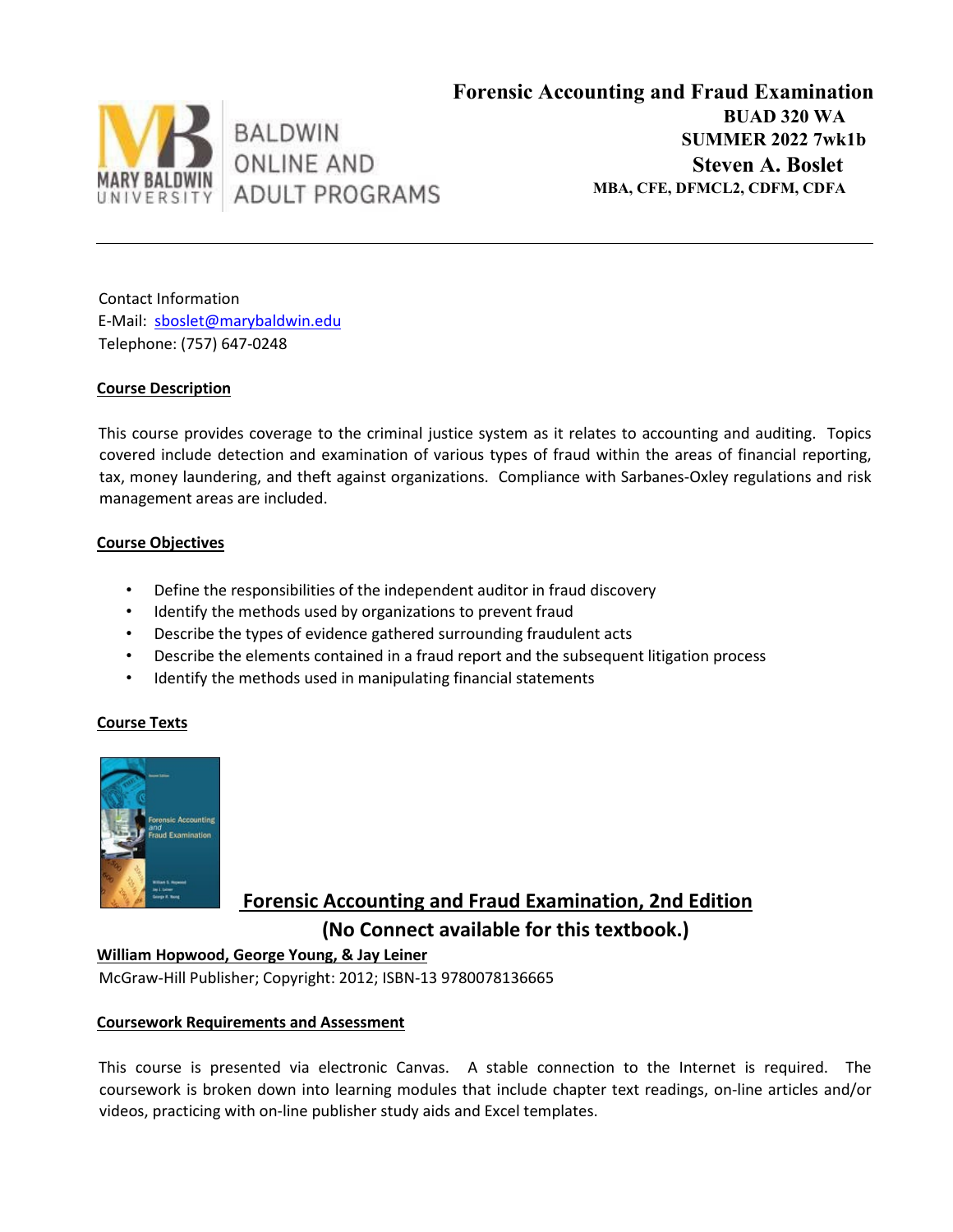Coursework is to be completed in accordance with the Course Schedule. Failure to submit work in accordance with the Course Schedule may result in reduced credit or no credit. Following is a description of points for each category:

| Description                      | Canvas Section Location | Percent |  |
|----------------------------------|-------------------------|---------|--|
| <b>Discussion Question Posts</b> | <b>Discussion Board</b> | 15%     |  |
| <b>Chapter Assignments</b>       | Learning Modules        | 25%     |  |
| <b>Written Assignments</b>       | Papers                  | 30%     |  |
| <b>Final Assessment</b>          | Learning Modules        | 30%     |  |
| Total                            |                         | 100%    |  |

#### **Discussion Board Posts**

Discussion board posts include interaction with members of your class and instructor. If you have a question regarding coursework that is to be submitted, utilizing the Discussion Board to ask your question is helpful for other class members and enhances everyone's learning process.

#### **Module Assignments**

Problems and/or assignments are submitted in Canvas may be multiple choice, short answer and/or calculation based. Certain assignments may include working with Microsoft Word and/or Excel templates.

#### **Writing Assignment**s

Since fraud examiners or forensic accountants must know how to express themselves and write a clear, concise report of both verbal and documentary evidence, there will be two writing assignments in this course; *a Fraud Chronicle and a Fraud Research Paper*. Both will be completed by each student. No teaming up or use of plagiarism will be authorized.

# **FRAUD CRONICLE** (*Do not confuse this with the Research Paper*)

Write a story about a real or imagined fraud case. If the case is real, cite the source of your story; if the case is based on a personal experience, please state that fact (you may change the names to protect the innocent and not-so-innocent). Focus on information about what the perpetrator did and why you think he (or she) did it. Relate the information to the fraud triangle. Your story should be 1-2 pages in length. The act of submitting this assignment includes your authorization for me to use your story in this – and possibly subsequent – classes. This assignment must be submitted no later than **July 24, 2022**. The rubrics are located under "Fraud Chronicle and Research Paper" tab under "Writing Assignments". Please review your written product prior to submission. Pls ask me any questions you may have so that you fully understand the requirement.

# **NOTE: Do not confuse the Fraud Chronicle with your Research Paper! Both are separate and distinct document assignments.**

## **RESEARCH PAPER**

A research paper is to be submitted on a topic approved by the instructor (see list on the "Research Paper" tab in the course Canvas site for a list of possible topics). On **July 17, 2022** you are to submit a